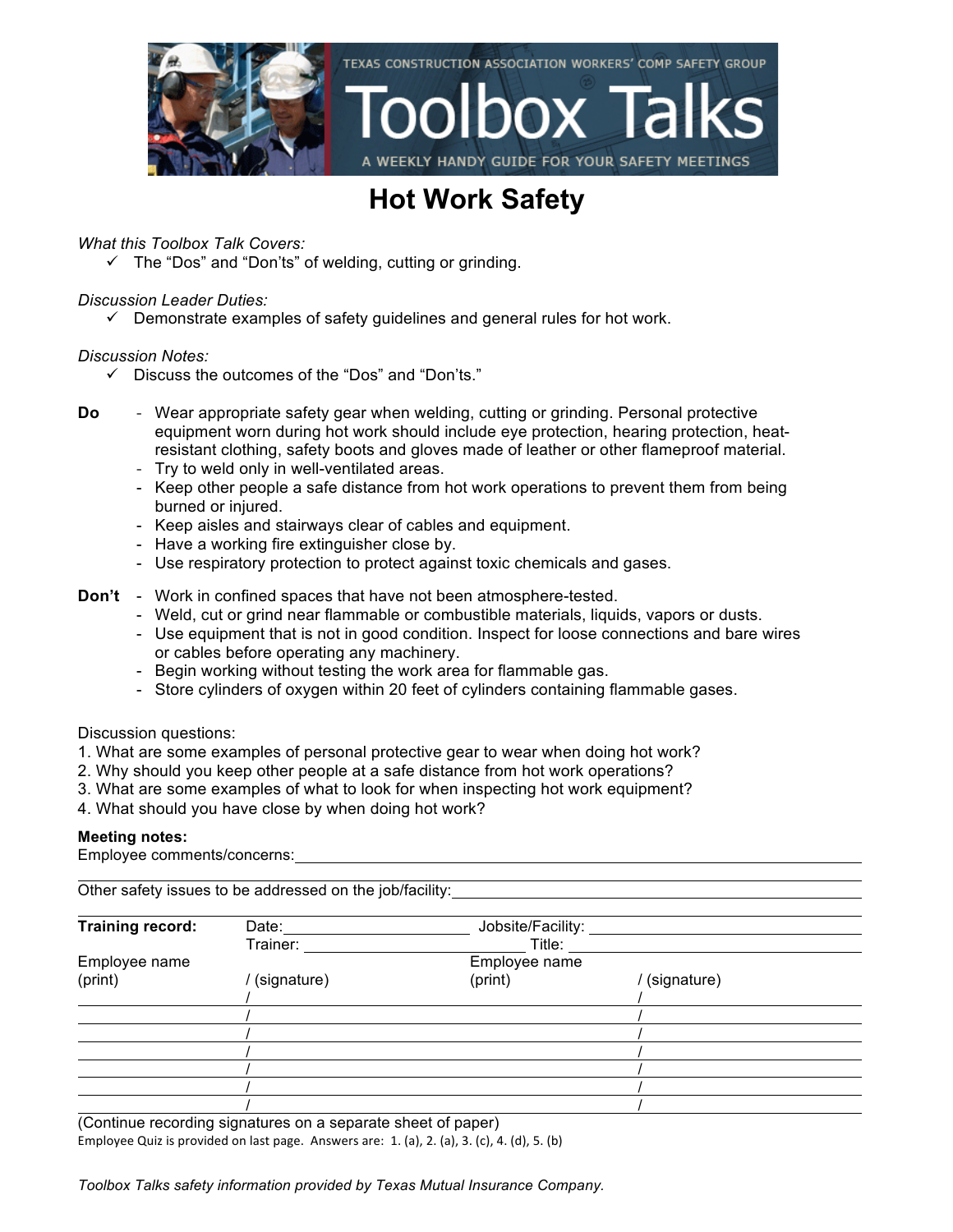

## **Hot Work Safety**

## **Hazards include:**

Burns to the eyes or skin, hearing damage, explosive hazards, serious injury and even death.

## **Smart Safety Rules**

- Do not perform hot work where flammable vapors or combustible materials exist. When possible, relocate work and equipment outside of the hazardous areas.
- When welding or cutting is performed in locations where anything greater than a minor fire might occur, assign additional personnel as "fire watchers" to guard against fire.
- Ensure there is adequate ventilation from toxic welding and cutting fumes before beginning work.
- Notify your supervisor if you experience any of the following symptoms of metal fume fever: metallic taste in the mouth, weakness, fatigue, joint and muscle pain, fever, chills or nausea.